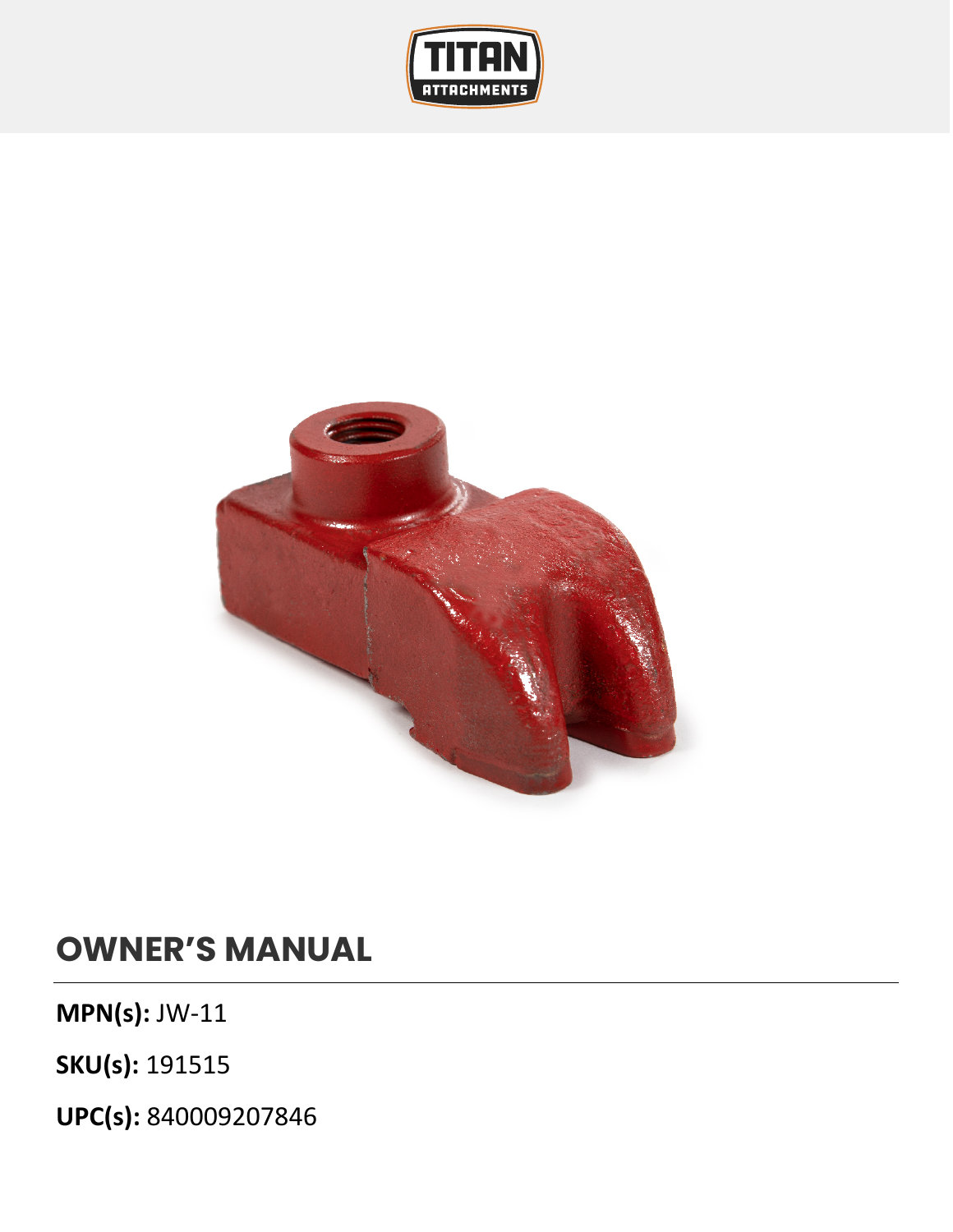## **PARTS DIAGRAM / EXPLODED VIEW**

| KEY               | <b>BOX</b> | <b>DESCRIPTION</b>                            | <b>QTY</b> |
|-------------------|------------|-----------------------------------------------|------------|
| $\left( 1\right)$ |            | <b>REPLACEMENT TEETH FOR FORESTRY MULCHER</b> |            |